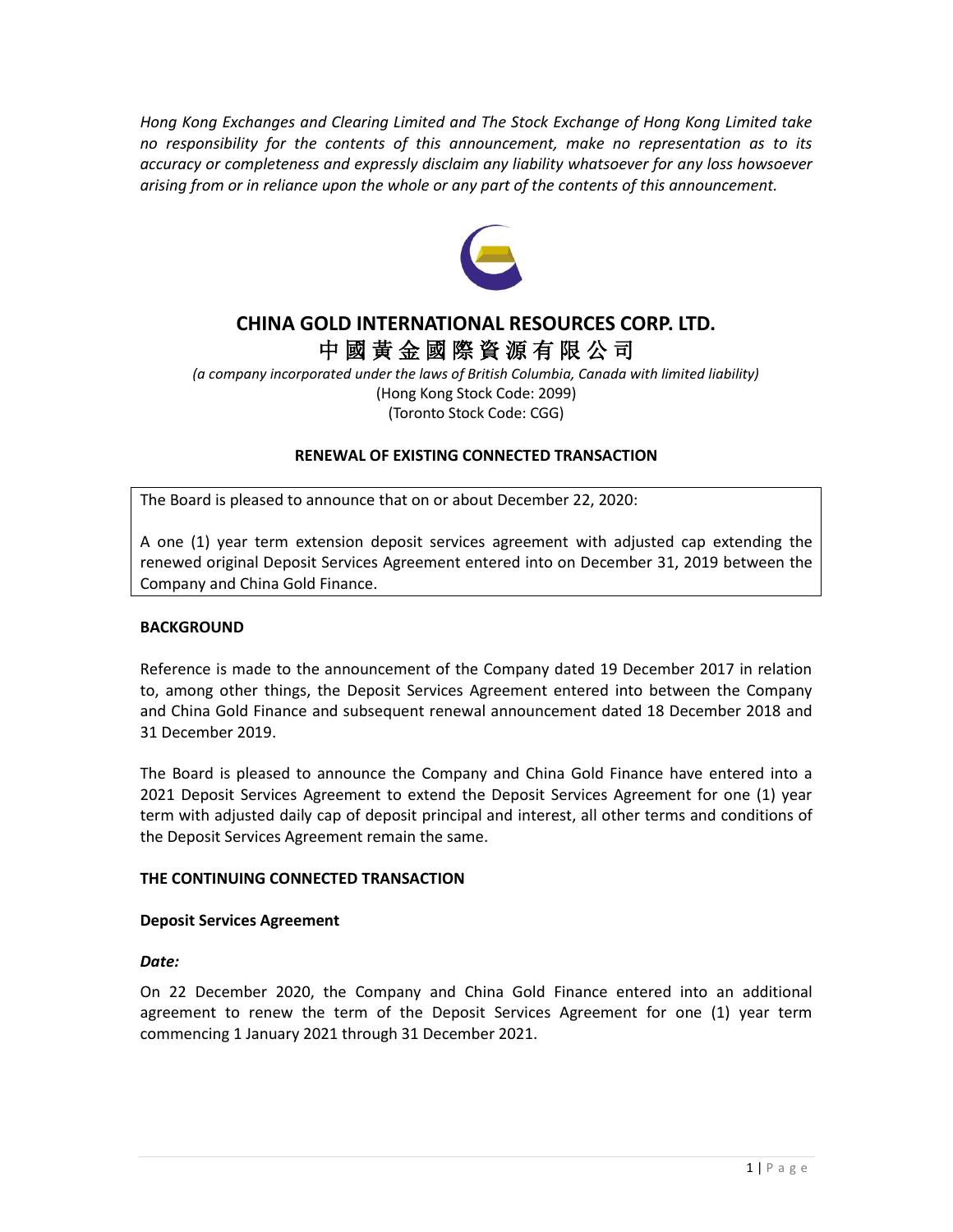# *Transaction Nature:*

China Gold Finance will accept deposits from existing and potential new members of the Group to utilize the deposit services provided by China Gold Finance, up to a maximum amount of daily deposit balance (including interest) not exceeding RMB180 million during the term of the 2021 Deposit Services Agreement.

## *Term:*

The Company and China Gold Finance will enter into the 2021 Deposit Services Agreement on the same basis, terms and conditions provided in the Deposit Services Agreement, with the exception of the Term which will be extended to commence 1 January 2021 through 31 December 2021 and the daily cap which will be adjusted to RMB 180 million.

### **IMPLICATIONS UNDER THE HONG KONG LISTING RULES**

As at the Latest Practicable Date, China National Gold held approximately 40.01% of the 396,413,753 issued Shares of the Company through CNGGHK, its wholly-owned subsidiary, and thus is the ultimate controlling shareholder of the Company. China National Gold holds a 51% interest in China Gold Finance and therefore, China Gold Finance is a connected person of the Company under Chapter 14A of the Hong Kong Listing Rules.

# *Deposit Services Agreement:*

The deposit services are a continuing connected transaction being the provision of financial assistance by the Group to a connected person of the Company. As at least one of the applicable percentage ratios (as defined under Rule 14.07 of the Hong Kong Listing Rules) in respect of the Deposit Services Agreement is greater than 0.1%, but all of the applicable percentage ratios are less than 5%, the transactions contemplated under the Deposit Services Agreement are subject to reporting and announcement requirements, but exempt from independent shareholders' approval requirements under the Hong Kong Listing Rules.

### **MANAGEMENT OF CONFLICTS**

Each of Mr. Liangyou Jiang, Mr. Shiliang Guan, Mr. Weibin Zhang, Mr. Junhu Tong and Ms. Na Tian are considered to have a conflict of interest in the transactions contemplated under the Deposit Services Agreement, due to their positions or affiliations with China National Gold. Each of them abstained from voting on the relevant resolutions at the Board meeting to approve the Deposit Services Agreement. All the remaining Directors have confirmed at such Board meeting that they have no material interest in the transactions contemplated under the Deposit Services Agreement.

### **INFORMATION ABOUT THE COMPANY**

China Gold International Resources Corp. Ltd. is incorporated in British Columbia, Canada and operates both profitable and growing mines, the CSH Gold Mine in Inner Mongolia Autonomous Region, and the Jiama Copper-Polymetallic Mine in Tibet Autonomous Region of the People's Republic of China. The Company's objective is to continue to build shareholder value by growing production at its current mining operations, expanding its resource base, and aggressively acquiring and developing new projects internationally. The Company is listed on